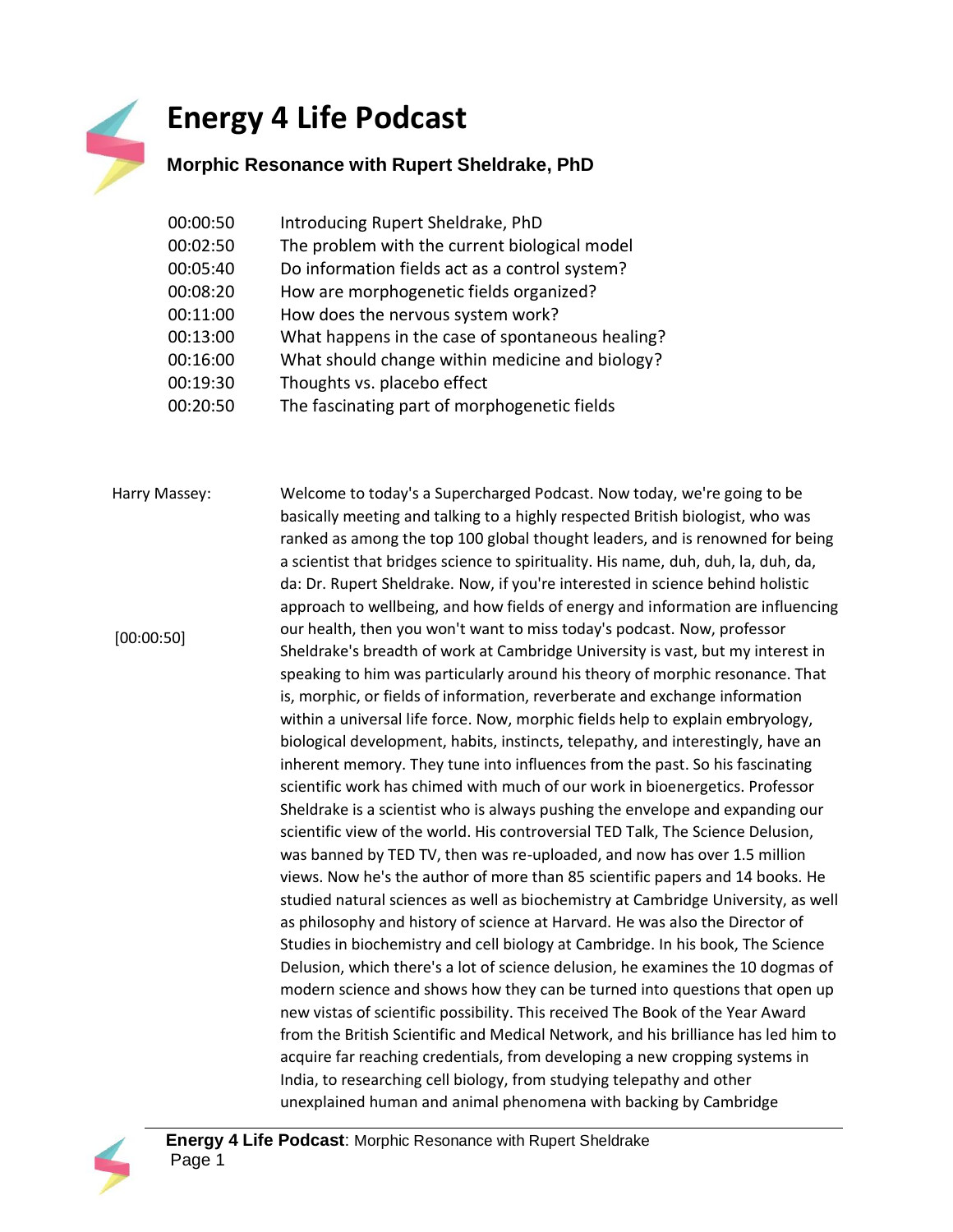University. Now having such an amazing overview of many areas of science and the big questions of our time, and being the scientist behind the theory of morphic resonance, he's a fascinating man that I just had to meet, especially to ask him about what's going on with fields of information. I wanted to hear his scientific take on how and why fields operate above and beyond the biochemical level. So a few years back, I interviewed him for The Living Matrix movie. I started off by asking him what he thinks is the main problem with the current biological model.

Rupert Sheldrake: The fields of our own body is within and around the body. There's an overall field for the whole body, and then there's subsidiary fields, sort of modular fields, for arms, legs, and the different organs. Normally, the fields of the body and the body itself coincide. The field is within and around my body, just like a magnetic field's within and around a magnet. But there's one situation in which the field and the body can actually be separated, and that's in the case where people lose a limb or another organ. Most people who've had a limb, an arm or a leg, amputated, have a phantom limb. And the phantom feels real for the person who has it. If they've got a missing arm, it feels as if the arm is still there. They can move it around, they have sensations in it, sometimes pain. So the limb feels real, and it seems to be where the arm is, but it's not materially there. What's going on? The conventional view is that the phantom limb is an illusion produced inside the brain. It's all in the head, and it just seems to be out there, but it's actually an illusion produced in the brain. I think the phantom limb is the field is a missing limb, and it's just where it seems to be. It's right there where the arm was and where the person feels it. So here's a way we can actually look, even test, this field theory. Is there something there, an invisible field, or isn't there? I've actually been doing very simple experiments on this, and how they work is that we have an amputee on one side of a door. We mark the door in six ... an opaque door, an ordinary wooden door's fine. We mark six areas, one, two, three, four, five, six. Then on one side of the door when it's closed, my assistant throws a dice to pick a random number between one and six. The amputee pushes their phantom arm through ... Say they push it through panel four. They push it through the door. Because it's a phantom, it goes through a solid object. On the other side of the door, we now have a door with six panels. One's got a phantom arm sticking through, the others haven't. We then ask people, who are practiced in using subtle energy medicines of various kinds, to tell us where the phantom arm is. And some people can do this out above chance levels. We haven't yet worked with people who are experienced with working with phantom limbs. Some practitioners of therapeutic touch actually specialize in massaging phantom limbs. They'd be great people to try in this test. But here's a simple way in which we can actually see if these are detectable under blind experimental conditions.

Harry: So, are information fields a control system?



 $[00:02:50]$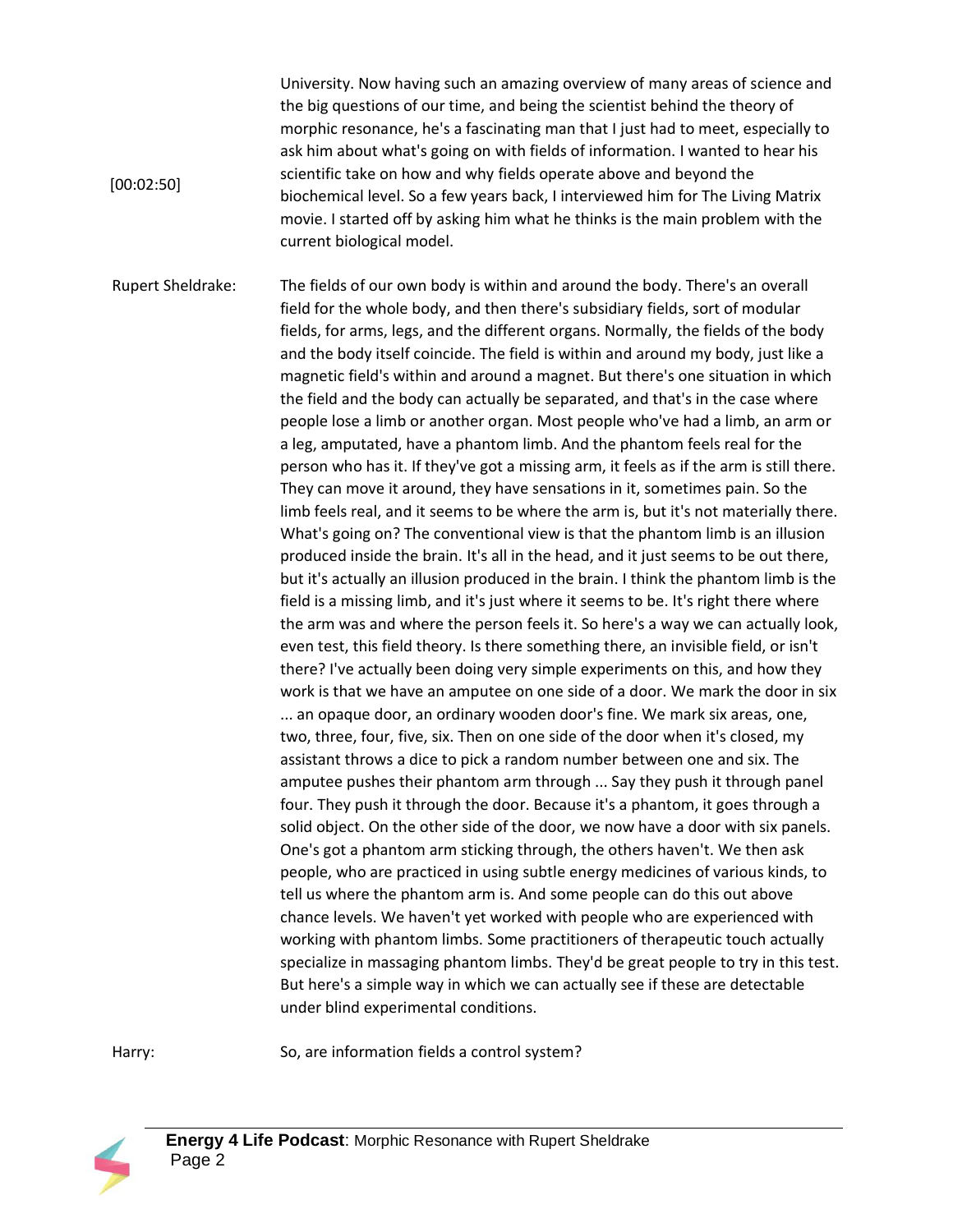| Rupert:<br>[00:08:20] | Morphogenetic fields, or more generally, fields of information, yes, are control<br>systems over and above the molecular level, or the biochemical level. They're<br>systems that organize the Body. They organize the developing organism. Plants<br>have them too. All animals have them. They maintain the form of the body.<br>They help bodies to recover from disease or damage. They underlie<br>regeneration for example. And I think that we really need a field-based model of<br>the body if we're ever going to be able to integrate different forms of healing or<br>medicine into a coherent understanding. The other important thing about these<br>fields, the morphogenetic fields, is that they have a memory. My own<br>hypothesis is that morphogenetic fields have an inherent memory given by a<br>process I call "morphic resonance." Morphic resonance is the influence of<br>similar things on subsequent similar things across time or space. And it means<br>each organism draws on a collective memory of the species, and in turn<br>contributes to it. So the body, the field of the body, draws on a kind of memory<br>of bodies in the past, of people in the past with healthy bodies. And there's this<br>sort of built in memory that helps organize the growth of the embryo and<br>maintain the strength and health of the body. So that's the other key feature of<br>these fields. They have this memory, they evolve, and everything in the living<br>world evolves. And I think it's able to evolve because these fields have a<br>memory. And these fields make it much easier to understand why we are as we<br>are. If you just look at the molecular level, The Human Genome Project has<br>revealed that we have about 25,000 genes, far fewer than they originally<br>expected. The Chimpanzee Genome Project has now sequenced the entire<br>chimpanzee genome, and their genome is virtually the same as ours. They've<br>got the same kinds of proteins, the same kind of genes. You can hardly tell the<br>difference. Yet there's an obvious difference, and if you can't explain it in terms<br>of genes, what can you explain it in terms of? And the answer is, I think,<br>morphogenetic fields. Just as you can build two different buildings with the<br>same bricks and cement if you have two different plans, you can build different<br>organisms with different fields, even if the constituent molecules are very<br>similar, as they are in humans and chimpanzees. |
|-----------------------|--------------------------------------------------------------------------------------------------------------------------------------------------------------------------------------------------------------------------------------------------------------------------------------------------------------------------------------------------------------------------------------------------------------------------------------------------------------------------------------------------------------------------------------------------------------------------------------------------------------------------------------------------------------------------------------------------------------------------------------------------------------------------------------------------------------------------------------------------------------------------------------------------------------------------------------------------------------------------------------------------------------------------------------------------------------------------------------------------------------------------------------------------------------------------------------------------------------------------------------------------------------------------------------------------------------------------------------------------------------------------------------------------------------------------------------------------------------------------------------------------------------------------------------------------------------------------------------------------------------------------------------------------------------------------------------------------------------------------------------------------------------------------------------------------------------------------------------------------------------------------------------------------------------------------------------------------------------------------------------------------------------------------------------------------------------------------------------------------------------------------------------------------------------------------------------------------------------------------------------------------------------------------------------------------------------------------------------------------------------------------------------------------------------------------------------------------------------------------------------------------------------------------------------|
| Harry:                | So how are morphogenetic fields organized, and is there a sense of multiple<br>possibilities, like in quantum theory?                                                                                                                                                                                                                                                                                                                                                                                                                                                                                                                                                                                                                                                                                                                                                                                                                                                                                                                                                                                                                                                                                                                                                                                                                                                                                                                                                                                                                                                                                                                                                                                                                                                                                                                                                                                                                                                                                                                                                                                                                                                                                                                                                                                                                                                                                                                                                                                                                |
| Rupert:               | Morphogenetic fields are probability structures. They're a bit like quantum<br>fields in the sense they are fields of probability. How they work is by imposing<br>patterns on otherwise indeterminate processes. We now know that every<br>aspect of nature, except for a few manmade machines, is pretty well<br>indeterminate the quantum level, and also at the level of nerve cells and<br>ordinary cells. There's a high level of indeterminism in everything. Things could<br>go one way or another way. There's lots of things that could happen. But of the<br>many things that could happen, the morphogenetic field imposes a pattern<br>restricting what happens to impose a pattern on the system under its influence.<br>So they bring about order out of what would otherwise be chaos or<br>randomness. So I think that's how they work, and they're very much in tune                                                                                                                                                                                                                                                                                                                                                                                                                                                                                                                                                                                                                                                                                                                                                                                                                                                                                                                                                                                                                                                                                                                                                                                                                                                                                                                                                                                                                                                                                                                                                                                                                                               |

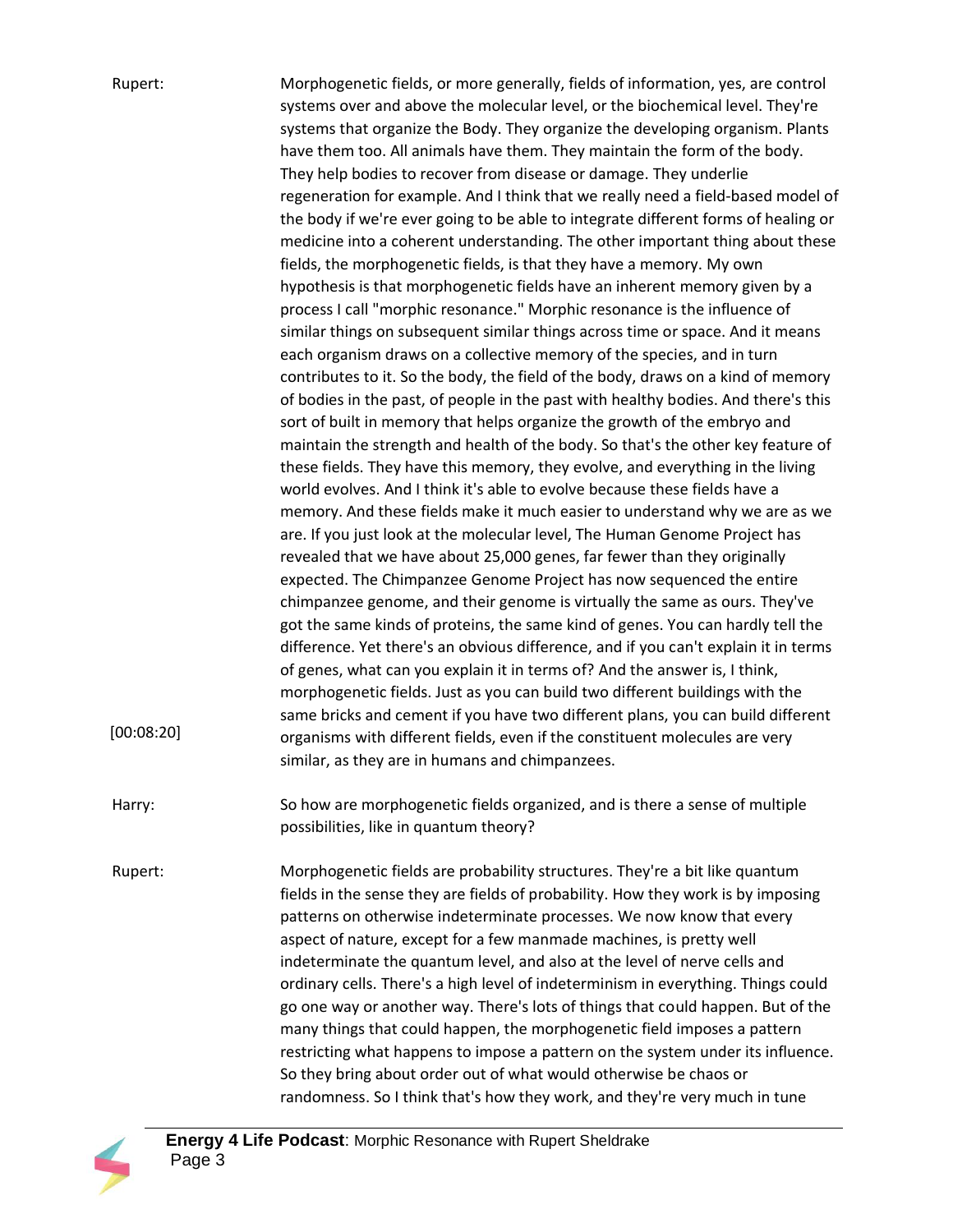with the spirit of quantum theory, but they're not the same thing as quantum fields of atoms. To try and reduce everything to the quantum theory of atoms would be another kind of reductionism. And I think quantum theory tells us that nature has an indeterminate, probabilistic field-based way of organizing itself. And these fields are fields at higher levels of organism, similar in nature to quantum fields, but operating at different levels of organization. There's a hierarchy of fields organizing our bodies. There's the field of the whole body, there's the fields of the organs, and then the fields of the tissues, and then the fields of the cells within those. And we, as individuals, are part of larger fields. And the most obvious level of that is the social group. Human beings are social animals, like termites, ants, wolves, starlings. There's countless social species in nature. We're not unique in being social. But all social species have the feature that the individuals work within groups and have to be coordinated within the group in one way or another. And I think the organization of social groups, in all animals, including human beings ... Of course, we're all part of the earth. The earth itself has a field, and our social groups live in ecosystems, which have fields at higher levels than ours. And the morphic field of the earth, the organizing field of the earth, is part of the solar system, and that's part of the galaxy. So at every level we look, there are higher level organizing fields. Harry: Now, as the nervous system is such an intrinsic part of our energy, next I asked the professor, "So how does the nervous system work, and what about electrical activity coming from the brain, and how does it all int-" Rupert: Well, what brain scanning and electrophysiology show about the brain is that what's going on in the complex patterns of electrical activity, in when you see something or say something, or whatever you do, the different parts of the brain become active. But it's not individual cells, it's regions of the brain. And what happens in the different regions of the brain has to be integrated. And most physiologists think that happens through these waves of electrical activity that sweep through our brains, integrating the patterns in different regions. What's going on in brains, a complex electromagnetic patterns of activity. It's not just a kind of granular affair of little cells here and there. The integration depends on global patterns of electrical activity, which you can actually measure with electroencephalographs, and which you can actually visualize the regions of activity with brain scans. So the electromagnetic fields are working on and through the brain. They're produced by it and in turn act back upon it. But I think those fields are themselves organized by morphic fields, which are the organizing fields of mental activity, instinctive behavior, and so on. So the electromagnetic fields are the interface between the nervous system and the organizing fields of behavior, which I call morphic fields. Those two have an inherent memory. The morphic fields of behavior have an inherent memory. Each species, each individual, inherits a collective memory, and draws upon it, and contributes to it. So there's far more to the activity of the mind than simply the nervous system and the brain. [00:11:00] [00:13:00]

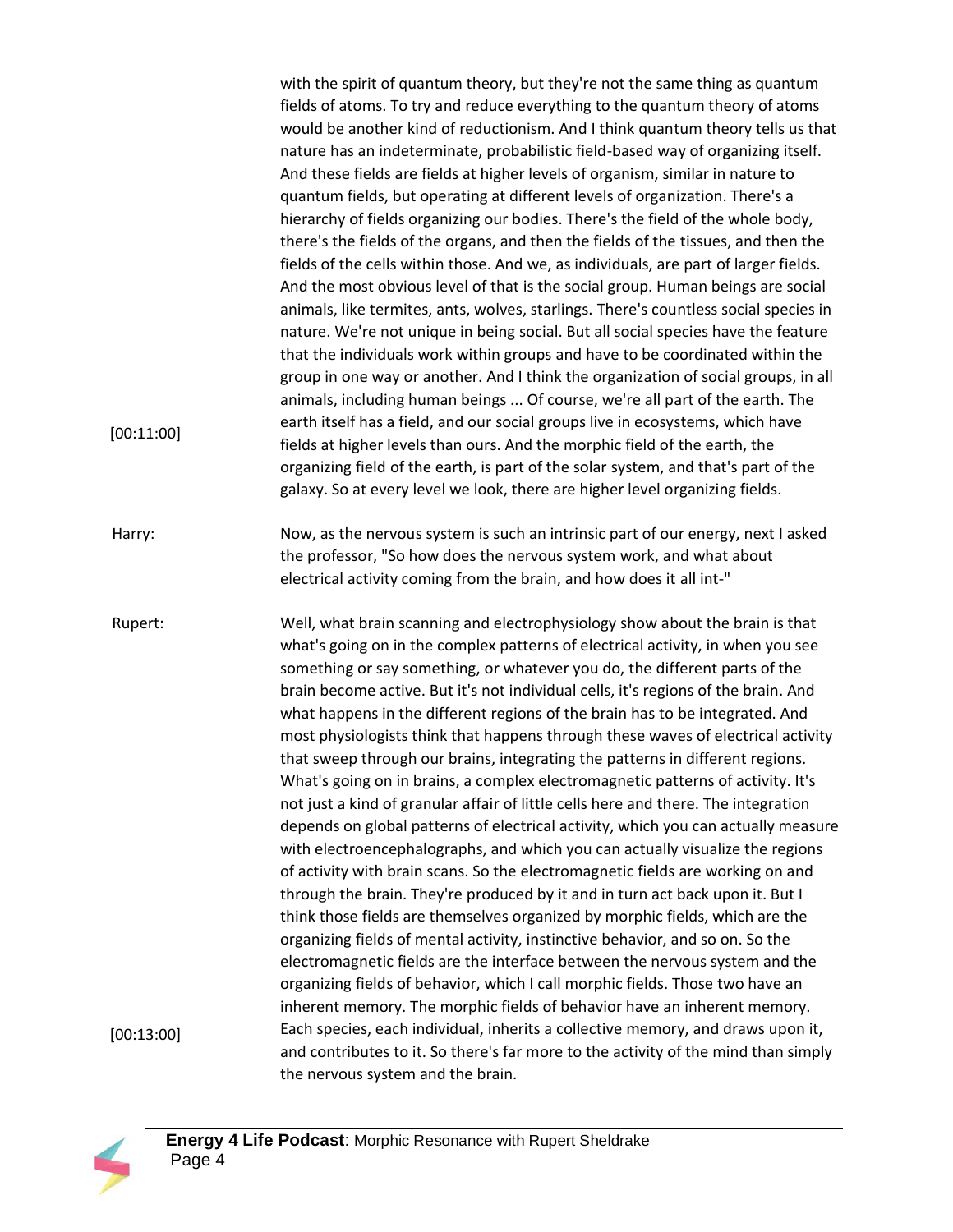Harry: What about cases of spontaneous remission or healing? What's going on?

Rupert: All animals and plants have an ability to heal and regenerate. And after all, living organisms have existed on this earth for at least 2 billion years, and modern medicine has existed for what? A century. So the human beings existed for a very long time and survived without doctors, hospitals, modern medical systems, and so forth, pharmaceutical companies. There's an inherent healing capacity in all living beings, which has enabled all living beings to survive. I think that in understanding what's happening in healing with people today, we have to remember that background. The background is that living organisms have an astonishing self-healing capacity. That's why they've survived all this time. They don't all heal themselves all the time, obviously, and even human beings with modern medicine don't live forever. So there's limits to their self-healing capacity, but that is the basis, the underlying basis of healing. And various medical methods, and drugs, and all medical systems in the end rely on the body's own healing abilities. Now these can be blocked or inhibited in various ways. They can be blocked or inhibited through competing fields of diseases, competing for control of parts of our body as kind of competition between fields there. They can also be influenced by our beliefs, our attitudes. The well-known phenomenon, to take an extreme case of a voodoo death, where somebody believes they've been cursed by a voodoo doctor, and they actually die. This is the power of belief is quite phenomenal in affecting us both for good and for ill. And the fact that the power of belief is so strong, and recognized by conventional medicine in the placebo effect ... When people visit healers or have remarkable spontaneous remissions, what must be going on, I think, is that their natural healing abilities are being released from inhibition. They're somehow being empowered for the healing qualities of their own body working through the morphogenetic fields to come into full strength and enable them to recover from whatever it is that's affecting them. So I don't see these miraculous changes as being something imposed from outside, except in so far as the influence from outside is removing an inhibition and empowering the body's normal healing abilities to work at full strength. Harry: So what else would the professor like to see change within medicine and biology? Rupert: I think the way forward for medicine is to have an integrative model. I'm a scientist, so I think in terms of theories, and models, and so on, to bring together these very different systems of healing, that at the moment run in parallel with each other. We've got official mechanistic medicine, and then excluded from official institutions of medicine, we have a whole range of alternative healing methods. Some of them traditional, like Chinese acupuncture, some more recent, like homeopathy, some physical, like chiropraxis, and some based on faith healings, a whole range of different methods. And at the moment, they all have their own theories, their own [00:16:00]



practitioners, and they're in separate compartments. The way forward is surely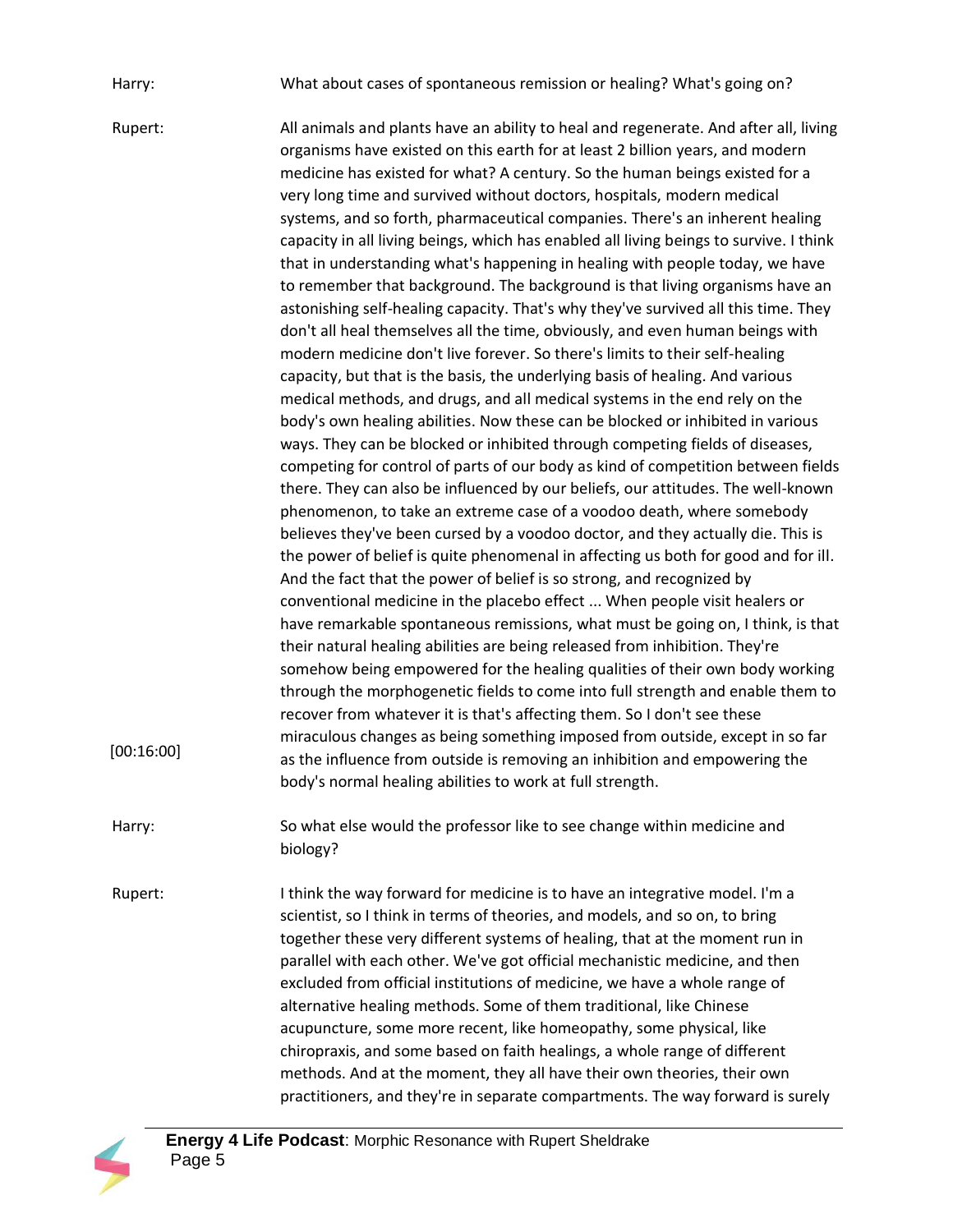to integrate these and have an integrative health service in countries, like Britain, that have socialized medicine, or integrative health care in countries that don't. And as a unifying model for these, I think, a field model of health and healing is the way to go. That, I think, will be the best way forward. In fact, I think it's the only way forward because the present system just can't work, if only for economic reasons. So we have to learn from other cultures, from other traditions, from the observations of all the different kinds of healers that are working in our own cultures at the moment. We have to take the best of modern science and use it to integrate what's going on. And as regards medical research, I think what we need there is to move towards theory-free outcome trials. What we need to do is just find out what works. At the moment, in most countries, only the things that fit within the standard mechanistic model get funded for research. Others are excluded. If someone's sick, they don't want to know whether Pill X works better than a placebo in a double blind trial. What they want to know is what's the best kind of treatment? If I've got lower back pain, I'd like to know whether it was better for me to go to a physiotherapist, an acupuncturist, a craniosacral osteopath, a homeopath, a naturopath, a color therapist, an aroma therapist. There's so many people who have cures to offer. And an outcome study would have people who've got low back pain, or cold sores, or migraine headaches, or any number of other common conditions, treated by ... Some would be allocated at random to different therapists. One simply finds out who gets better, what works best. Maybe they all work. Maybe some work better than others. Say homeopathy worked better than others for cold sores. Then the conventional people would say, "Well, that's just because it gives a bigger placebo effect." To which I'd say, "Okay, well, maybe it does, but all that matters is that the person's got better. Explain it how you will." The placebo effect is really another way of talking about the body's self-healing capacity. And anything that unleashes more of that is going to be a better system. The only way we can find out is by trying on the level playing field, and seeing what works for what conditions.

- Harry: And so how do we explain the connection between information from thoughts or beliefs, and the placebo effect? And how does that relate to what we know about fields?
- Rupert: I don't do medical research, and I don't know how one can explain the effects of different information inputs, or tease them apart from the placebo effect. It seems to me the information, or belief, or positive thoughts, or whatever that goes into a healing process, acts on the body's own healing capacity. And some people would say almost by definition that's a placebo effect. But I think most conventional medicine works through a placebo effect too by that same definition. To find out exactly how these different systems work, I think, is a task for the future. I think the first thing we have to do is find out what does work on the kind of level playing field comparison. I think we need then a theoretical model that enables us to integrate these different forms of medicine, and then I



[00:19:30]